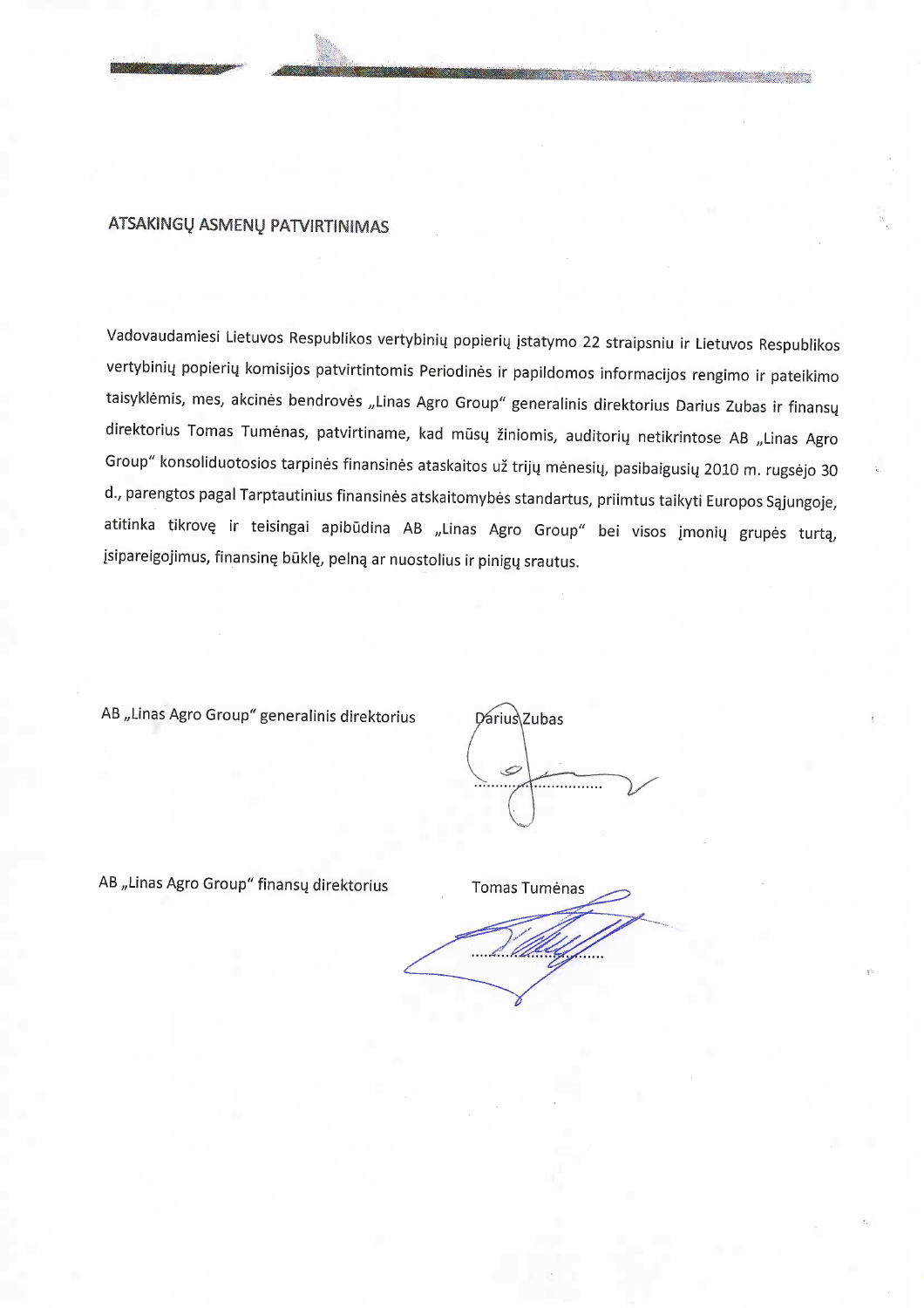

AB "LINAS AGRO GROUP"

2010-2011 FINANSINIŲ METŲ

3 MĖNESIŲ

**VEIKLOS REZULTATAI** 



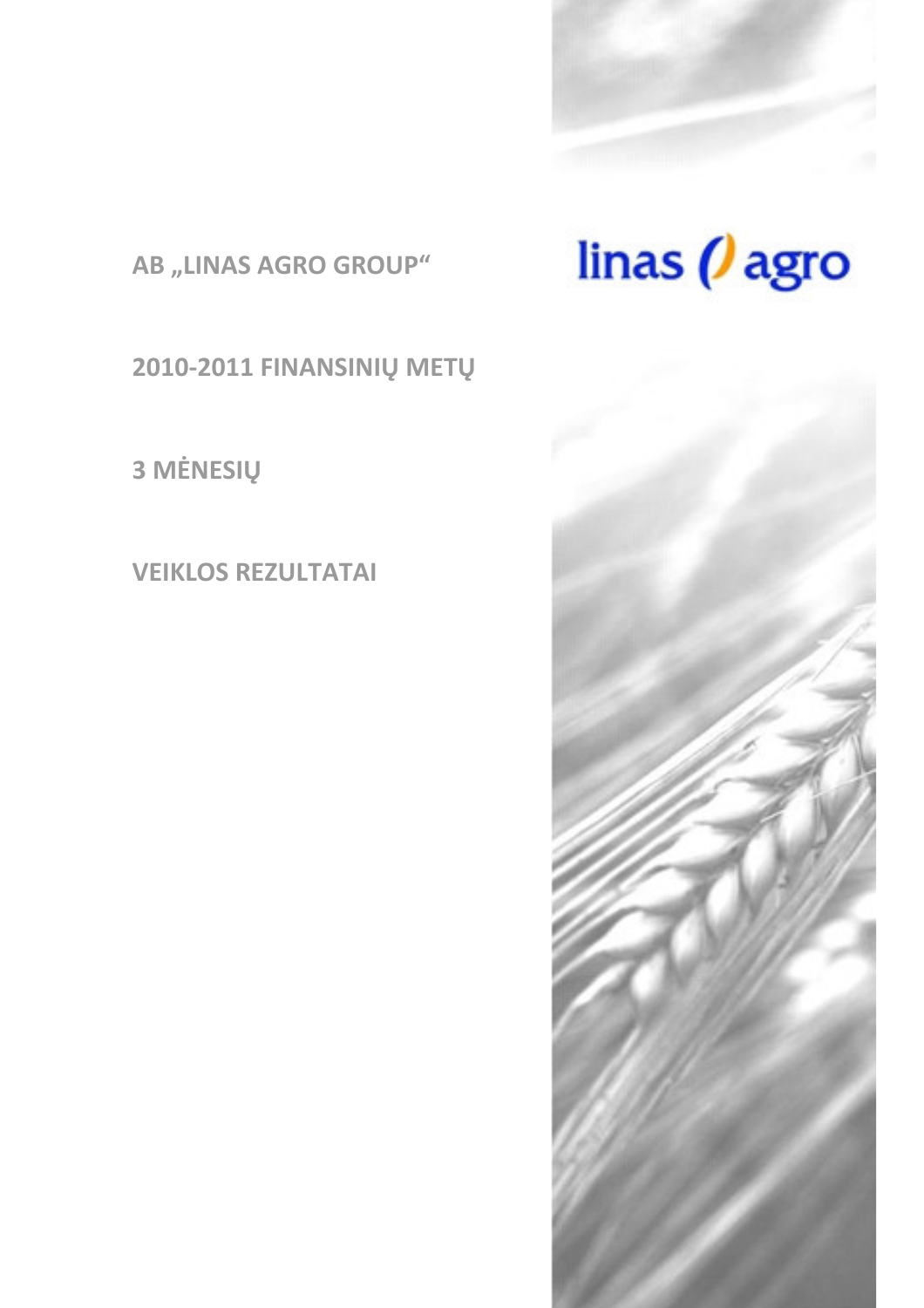# AB "Linas Agro Group" 2010-2011 sezono 3 mėnesių veiklos rezultatai

AB "Linas Agro Group" - LNA 1 L (NASDAQ OMX Vilnius)

- · Didėjančios prekybos apimtys ir išaugusios pasaulinės grūdinių kultūrų kainos darė teigiamą įtaką Grupės pardavimų apimtims, kurios siekė 379 mln. Lt ir buvo 33 proc. didesnės nei 2009-2010 sezono pirmąjį ketvirtį (285 mln. Lt);
- Grupė uždirbo 30,1 mln. Lt bendrojo pelno arba 23 proc. daugiau nei per atitinkamą praėjusio sezono laikotarpį (24,5 mln. Lt), o grynasis pelnas atitinkamai siekė 14,9 mln. Lt ir 14,4 mln. Lt. Grynasis pelnas, tenkantis Grupei, išaugo nuo 13,7 mln. Lt iki 15,05 mln. Lt:
- Grupės prekybos apimtys siekė 405 tūkst. tonų ir buvo 10 proc. didesnės, palyginti su atitinkamu praėjusio sezono laikotarpiu (367 tūkst. tonų);
- AB "Linas Agro Group" žymiai padidino trąšų pardavimus įskaitant Grupės dukterinės jmonės Ukrainoje ZAT "UKRAGRO NPK" prekybos apimtis, buvo parduota 140 tūkst. tony;
- Šis sezonas tiek pasaulinėje, tiek Lietuvos žemės ūkio sektoriaus rinkoje išsiskyrė neįprastai greitai augančiomis grūdinių kultūrų kainomis, kurios per pirmąjį šio sezono ketvirtį išaugo nuo 20 iki 50 proc. (pvz., rapsų – apie 20 proc. ir kviečių – apie 60 proc.). Tai pareikalavo didesnio apyvartinio kapitalo prekybos apimtims finansuoti. Siekdama patenkinti augančias prekybos apimtis Grupė padidino 52 mln. Lt kredito limita SEB banke.

|                                        | 2010-2011<br>3 mėn. | 2009-2010<br>3 mėn. |
|----------------------------------------|---------------------|---------------------|
| Pardavimai (Lt)                        | 378 893 000         | 284 648 000         |
| Veiklos pelnas (Lt)                    | 17 174 0000         | 18 203 000          |
| Veiklos pelnas (Lt) pagal segmentus:   |                     |                     |
| Grūdai ir aliejinių augalų sėklos      | 7 170 000           | 10 401 000          |
| Pašarai                                | 1570000             | 973 000             |
| Prekės ir paslaugos žemės ūkio gamybai | 8 0 53 0 00         | 2 3 6 7 0 0 0       |
| <b>Ūkininkavimas</b>                   | 1976000             | (2 111 000)         |
| Kiti produktai ir paslaugos            | 3 155 000           | 6 690 000           |
| Grynasis pelnas, tenkantis Grupei (Lt) | 15 052 000          | 13 718 000          |
| Apyvarta (tonos)                       | 405 765             | 367 498             |

# **Finansiniai Rodikliai**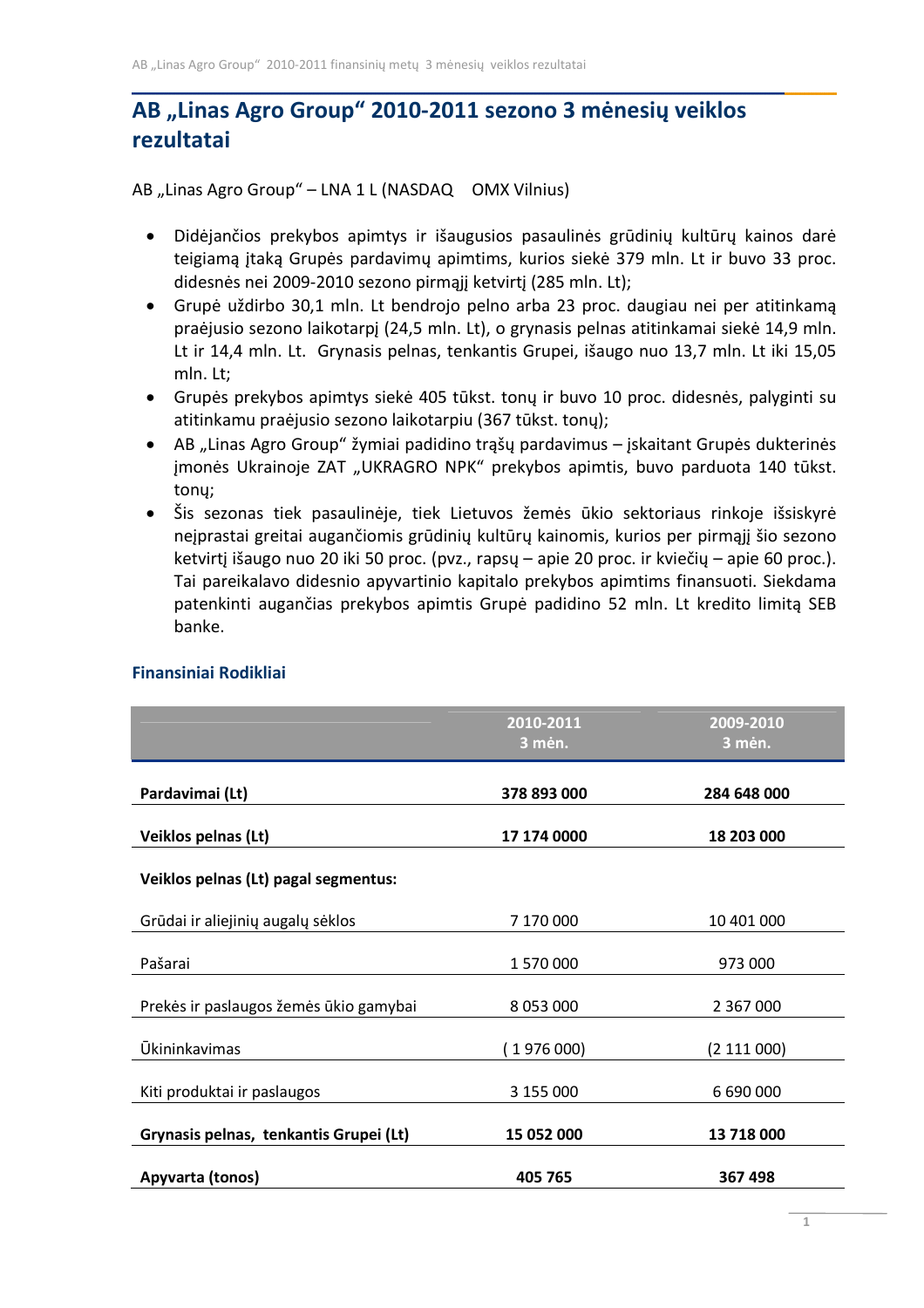# **Apžvalga**

Pirmasis šio sezono ketvirtis išsiskyrė gana sudėtingomis verslo sąlygomis - pasaulinėje rinkoje per labai trumpą laikotarpį įvyko didelis žemės ūkio žaliavų kainų šuolis. Įvairių grūdinių kultūrų produktų kainos išaugo nuo 20 proc. iki 60 proc. Kainų drastišką augimą ypač paspartino sausra, eksporto draudimai Rusijoje ir išaugusios spekuliacinės pozicijos biržose. Siekdama išvengti kainų svyravimo rizikos, pagrindinius produktus Grupė draudė biržoje. Stipriai didėjant prekių kainoms, išaugo draudimo instrumentų apimtys ir šių instrumentų apskaitiniai nuostoliai.

Grupės pardavimai siekė 379 mln. Lt, ir buvo 33 proc. didesni, palyginti su 285 mln. Lt, gautais per atitinkamą praėjusio sezono laikotarpį. Esant tokiai situacijai Grupei pavyko išlaikyti bendrojo pelningumo apimtis beveik nepakitusias – 8 proc., palyginti su 8,6 proc. praėjusį sezoną. Bendrasis Grupės pelnas, nepaisant 13,9 mln. Lt nuostolio, gauto iš apsidraudimo instrumenty, siekė 30,1 mln. Lt ir buvo 23 proc. didesnis nei 2009-2010 sezoną (24,5 mln. Lt). Apsidraudimo instrumento nuostoliai kompensuosis pardavus prekes fizinėje rinkoje. Grupės pardavimų augimas tiek skaitine išraiška, tiek tonomis buvo pasiektas, nepaisant prasto derliaus pagrindinėse veiklos rinkose Lietuvoje ir Latvijoje (prognozuojama, kad Lietuvoje grūdinių kultūrų derlius buvo apie 20-25 proc. mažesnis nei 2009-2010 sezone).

Grupės veiklos kaštai siekė 9,9 mln. Lt ir buvo 63 proc. didesni už praėjusių metų atitinkamo laikotarpio veiklos kaštus (6,1 mln. Lt). Tam daugiausia įtakos turėjo Ukrainos dukterinės jmonės ZAT "UKRAGRO NPK" (2,8 mln. Lt) įtraukimas į Grupę.

Pagrindinių Grupės dukterinių įmonių (UAB "Dotnuvos Projektai", UAB "Kustodija", UAB "Jungtinė Ekspedicija") veikla buvo pelninga. Kartu bendrovės uždirbo iki 3,7 mln. Lt grynojo pelno (4,6 mln. Lt 2009-2010 sezonas).

# Trijų mėnesių veiklos rezultatai

# Grūdai ir aliejinių kultūrų sėklos

Tradiciškai didžiausio Grupės veiklos segmento pardavimai per tris šio sezono mėnesius sudarė 166 mln. Lt (2009-2010 sezoną – 177 mln. Lt), o veiklos pelnas siekė 7,1 mln. Lt. Buvo parduota daugiau nei 175 tūkst. tonų įvairių grūdinių kultūrų, iš kurių pagrindines pozicijas tradiciškai užėmė rapsai ir kviečiai. Segmento pardavimų apimtys sumažėjo dėl rinkoje susidariusios padėties, kuomet didesni pardavimai dėl vėlesnio nei praėjusiais metais derliaus planuojami antrąjį šio sezono ketvirtį.

# Žaliavos pašarams

Pašarinių kultūrų pardavimai siekė 61,6 mln. Lt, o veiklos pelnas - 1,6 mln. Lt. Prekybos apimtys sudarė apie 70 tūkst. tonų ir buvo 15 proc. mažesnės nei pernai atitinkamu laikotarpiu (daugiau nei 81 tūkst. tonų). Tai jvyko dėl sumažėjusių prekybos augaliniu aliejumi apimčių (34 proc.). Pagrindinė priežastis – šio produkto eksporto draudimai Rusijoje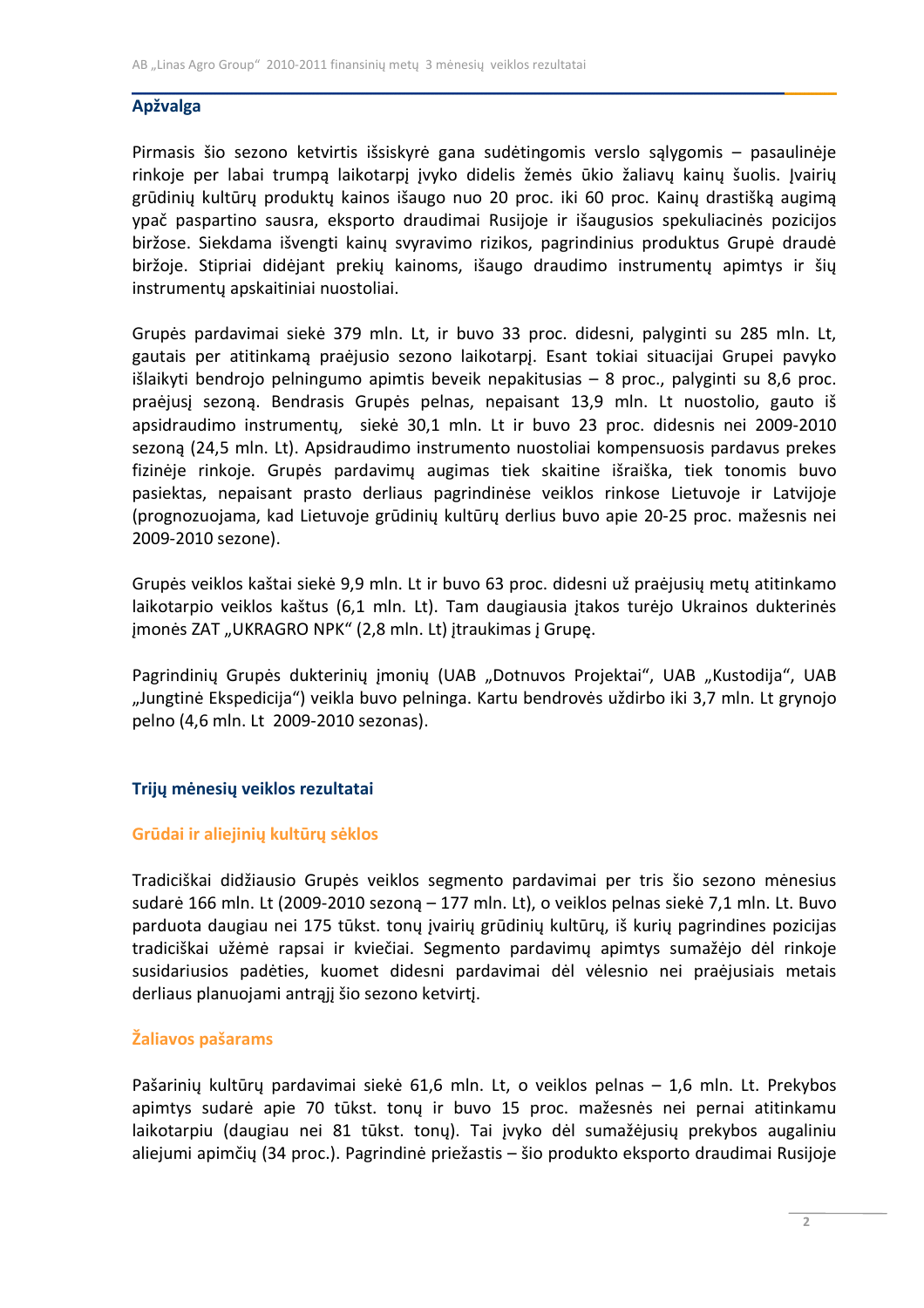ir Baltarusijoje. Kita vertus, auganti paklausa sojos išspaudoms Rytų rinkose padidino produkto pardavimo apimtis 41 proc. - šiose rinkose buvo suprekiauta apie 19 tūkst. tony.

## Prekės žemės ūkiui

Prekės ir paslaugos žemės ūkio gamybai išlieka vienu didžiausiu veiklos segmentu – buvo parduota beveik 2 kartus daugiau trąšų Lietuvoje ir Latvijoje nei pernai tuo pačiu metu, t. y. daugiau nei 34 tūkst. tonų. Įtraukus į Grupę neseniai įsigytą Ukrainoje veikiančią įmonę ZAT "UKRAGRO NPK", bendra šio segmento apyvarta siekė 139 mln. Lt (praėjusiais metais – 23 mln. Lt), o trąšų prekybos apimtys išaugo iki 140 tūkst. tonų.

## Žemės ūkio produktų gamyba

Šis segmentas apima pirminę žemės ūkio gamybą. Žemės ūkio bendrovių pirmojo ketvirčio pardavimų apimtys dėl augančių grūdinių kultūrų kainų ir padidėjusių pardavimų apimčių tonomis išaugo nuo 9,9 mln. Lt iki 12,9 mln. Lt. Bendrovių pardavimai tonomis pasiekė 18 tūkst. tonų arba 87 proc. daugiau nei per atitinkamą praėjusio sezono laikotarpį.

#### **Kita**

Šio veiklos segmento pardavimuose dominuoja prekyba kietu biokuru. Dėl nepalankios rinkos situacijos ir paklausos nebuvimo pardavimai beveik nevyko. Nepaisant to, intensyviai vykdoma patvirtinta lignino biokuro investicinė programa. Prekybą šiuo produktu planuojama pradėti jau antrąjį šio sezono ketvirtį. Bendrosios šio segmento pardavimų pajamos siekė 22 mln. Lt, iš kurių didžiausią dalį sudaro Grupės elevatorių veiklos pajamos.

# Finansiniai kaštai

Dėl išaugusių grūdų kainų Grupės poreikis apyvartiniam kapitalui atitinkamai išaugo. Tai viena iš pagrindinių priežasčių, sąlygojusių finansinių kaštų padidėjimą. Bankinių palūkanų kaštai išaugo nuo 1,8 mln. Lt iki 1,9 mln. Lt. Panašios tendencijos tikimasi ir antrame šio sezono veiklos ketvirtyje.

#### Piniginiai srautai

Grupės pinigų srautai iš pagrindinės veiklos prieš apyvartinio kapitalo pasikeitimus siekė 15,7 mln. Lt, palyginti su 20,2 mln. Lt per atitinkamą praėjusio sezono laikotarpį. Pinigų srautai iš pagrindinės veiklos po apyvartinio kapitalo pasikeitimo buvo neigiami ir sudarė 17,1 mln. Lt (14,2 mln. Lt 2009-2010 sezoną atitinkamai). Tai sąlygojo prekybinės veiklos pradžia ir atsargų padidėjimas iki balanso sudarymo datos. Grupės pinigų ekvivalentai ataskaitinio laikotarpio pabaigoje sudarė 35,7 mln. Lt (37,6 mln. Lt 2009-2010 sezoną atitinkamai).

# Apie AB "Linas Agro Group"

AB "Linas Agro Group" yra integruota žemės ūkio veiklą vystanti kontroliuojančioji bendrovė, kuri augina ir parduoda grūdus, aliejines sėklas, pašarines žaliavas bei prekes žemės ūkio gamybai. Ji valdo bendroves Lietuvoje, Latvijoje, Danijoje ir Ukrainoje. Grupei priklauso